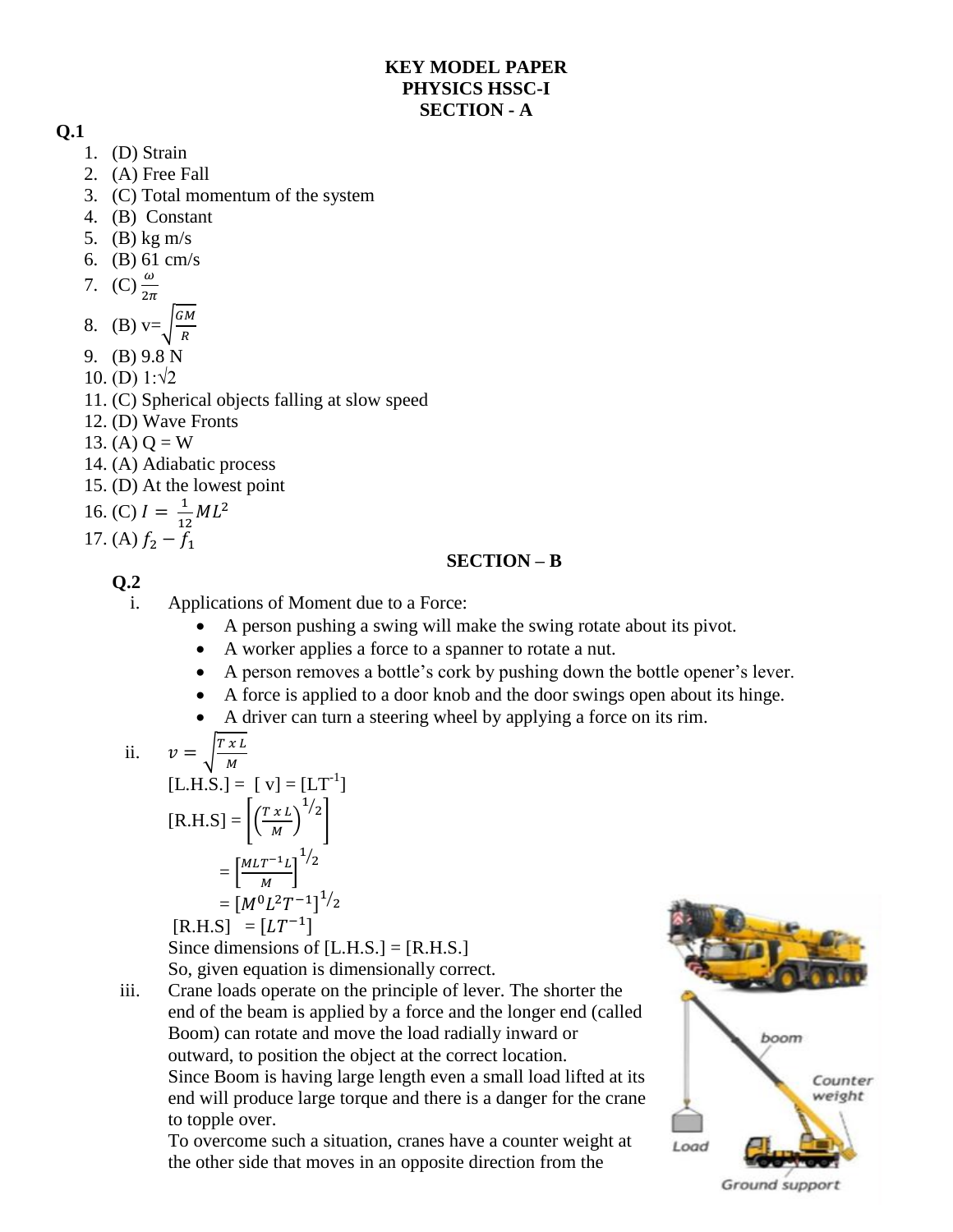object that is lifted. The counter weight exerts a torque on the crane in equal and opposite direction to the torque from the load. Mathematically,

 $\vec{\tau}_{boom} = \vec{\tau}_{counter\, weight}$ 

iv. Let  $\theta$  be the required angle between  $\vec{F_1}$  and  $\vec{F_2}$ . Let  $\vec{F_1}$  is taken along +x-direction and  $\vec{F_2}$  makes an angle  $\theta$  with  $\overrightarrow{F_1}$ . To find their resultant, first we find their rectangular components as:

$$
F_{1x} = F_1 \cos 0 = F_1
$$
  
\n
$$
F_{1y} = F_1 \sin 0 = 0
$$
  
\n
$$
F_{2x} = F_2 \cos \theta
$$
  
\n
$$
F_{2y} = F_2 \sin \theta
$$

x-component of their resultant is  $R_x = F_1 \cos 0^\circ + F_2 \cos$  $R_x = F_1 + F_2 \cos \theta$ y-component of their resultant is  $R_y = F_1 \sin 0^\circ + F_2 \sin$  $R_v = F_2$  Sin  $\theta$ Now resultant  $R^2 = R^2 + R^2$ As  $|\vec{R}| = |\vec{F}_1| = |\vec{F}_2| = |F|$ Hence  $R^2 = (F_1 + F_2 \cos \theta)^2 + (F_2 \sin \theta)^2$  $F^{2} = (F + F \cos \theta)^{2} + (F \sin \theta)^{2}$ Or  $0 = 2 F^2 \cos \theta + F^2 (\cos^2 \theta + \sin^2 \theta)$  $0 = 2 F^2 \cos \theta + F^2$ Cos  $\theta$  = -0.5  $\theta = \cos^{-1}(.0.5) = 120^{\circ}$ 



v. Consider a body of mass m moving with velocity  $\vec{v}_i$ . A force is applied on the body for time t and its velocity changes to  $\overrightarrow{v_f}$ . Acceleration produced by the force is

$$
\vec{a} = \frac{\vec{v}_f - \vec{v}_t}{t}
$$
\nAccording to Newton's second law of motion  
\n
$$
\vec{F} = m \vec{a}
$$
\n
$$
\vec{F} = m \frac{\vec{v}_f - \vec{v}_t}{t}
$$
\n
$$
\vec{F} = \frac{m\vec{v}_f - m\vec{v}_t}{t}
$$
\n
$$
\Rightarrow \vec{F} = \frac{\vec{P}_f - \vec{P}_t}{t}
$$
\n(3)

$$
\vec{F} = \frac{\Delta \vec{P}}{t}
$$

Hence the time rate of change of momentum of body is equal to the applied force.

- vi. When a driver applies brake suddenly then the upper part of the passenger's body get jerk or move in the forward direction. It is due to inertia, body wants to continue its motion in the forward direction. The upper part of the passenger's body continues its motion in the forward direction while the lower part of the body stops with the vehicle. Inertia is the natural resistance to acceleration that all objects have. The greater the mass the greater this resistance.
- vii. Expression for the orbital radius of geo-stationary satellite: As the orbital speed necessary for circular orbit is given by

$$
v_o = \sqrt{\frac{GM_e}{r_o}} \tag{1}
$$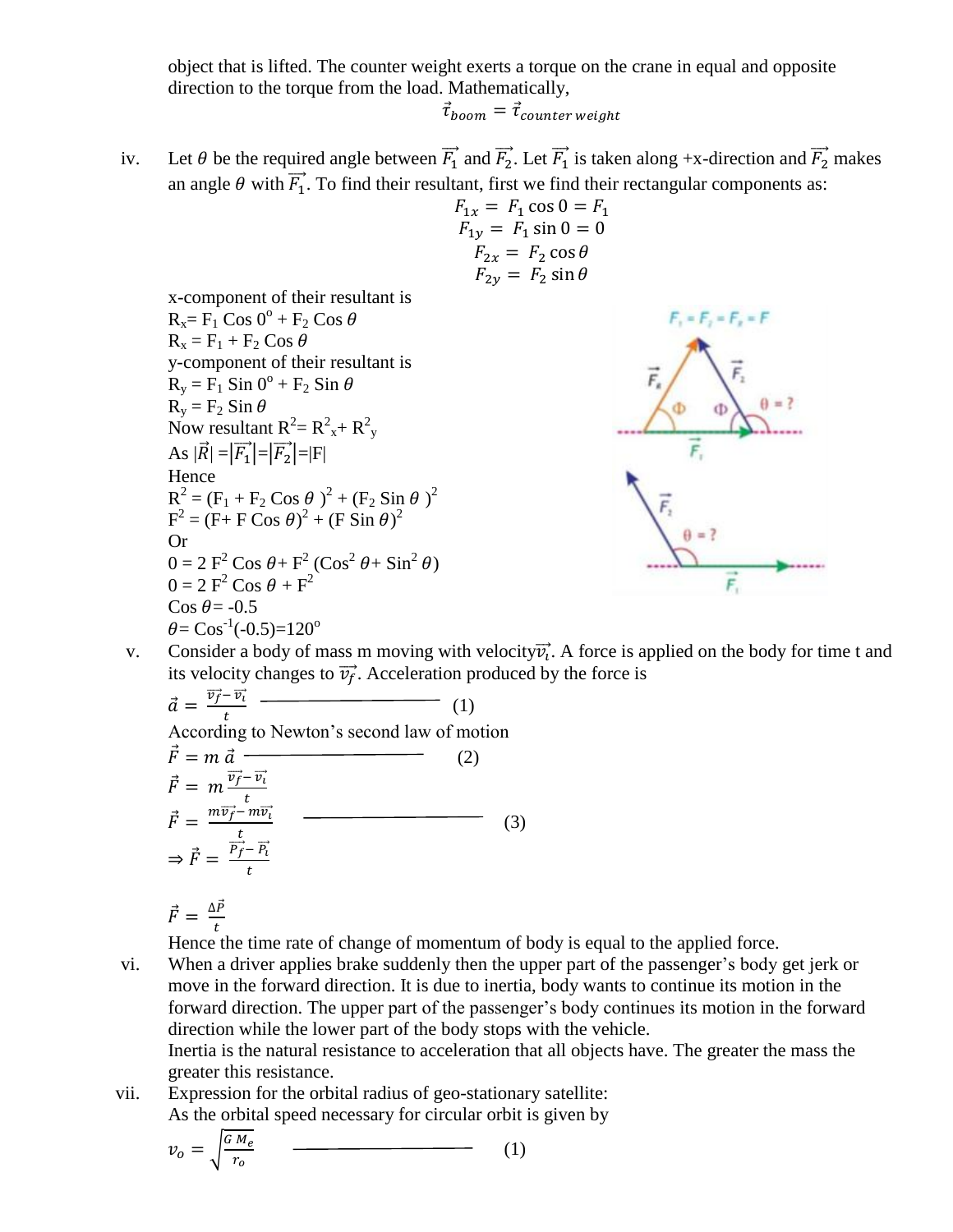But this speed must be equal to average speed of satellite in one day. So,

$$
v_o = \frac{S}{t}
$$
or 
$$
v_o = \frac{2\pi r_o}{T}
$$
 (2)

Where 'T' is period of revolution of satellite that is equal to one day. So the satellite also complete one rotation in exactly one day.equating equations (1) and (2), we get

$$
\frac{2\pi r_o}{T} = \sqrt{\frac{G M_e}{r_o}}
$$

Squaring both sides, we get

$$
\frac{4\pi^2r_o^2}{T^2} = \frac{GM_e}{r_o}
$$

$$
r_o^3 = \frac{GM_eT^2}{4\pi^2}
$$

Taking cube root of both sides,  $\mathbf{1}$ 

Or  $r_o = \left[\frac{GM_e T^2}{4\pi\epsilon^2}\right]$  $\frac{m_{eI}}{4\pi^2}$ 3 This equation gives the orbital radius of geostationary satellite. Substituting the values, G=  $6.67 \times 10^{-11}$  Nm<sup>2</sup>/kg<sup>2</sup>, M =  $6 \times 10^{24}$  kg T= 1 day=24 hours = 24 x 60 x 60 s = 86400 s

So, 
$$
r = \left[\frac{6.67 \times 10^{-11} \times 6 \times 10^{24} \times (86400)^2}{4 \times (3.14)^2}\right]^{\frac{1}{3}}
$$
  
= 0.423x 10<sup>8</sup> m  
= 4.23 x 10<sup>7</sup> m  
r = 4.23 x 10<sup>4</sup> km

Which is the orbital radius measured from center of the earth for geo-stationary satellite. viii. Given Data:

$$
v = 30 \text{ ms}^{-1}
$$
  
\nd= 1.5 m  
\n
$$
\Rightarrow r = \frac{d}{2} = \frac{1.5}{2} = 0.75 \text{ m}
$$
  
\nTo Find:  
\nWe know that  $v = r\omega$   
\n
$$
\Rightarrow \omega = \frac{v}{r} = \frac{30}{0.75} = 40 \text{ rad s}^{-1}
$$
  
\n
$$
\Rightarrow \omega = 40 \text{ rad s}^{-1} = 40 \times \frac{1}{2\pi} \text{ rev s}^{-1} = 6.37 \text{ rev s}^{-1}
$$

- ix. Hard-boiled egg will spin faster than raw egg when same torque is applied on both. **Explanation:** The raw egg contains liquid in it and when you rotate it the centrifugal force will act on the liquid and push it towards outer shell. Therefore moment of inertia of raw egg is greater and angular velocity is smaller. Hard-boiled egg acts as a rigid body, while rotating. The moment of inertia of hard-boiled egg is smaller and its angular velocity is greater. Hence hardboiled egg will spin faster than raw egg when same torque is applied in both the cases.
- x. Large tyre has large moment of inertia so its angular velocity is small that's why heavier tyre rotates slower than its lighter tyre. **Reason:** The moment of inertia is  $I = mr^2$ . Where  $m = Mass$  of the body and  $r =$  Distance from the axis of rotation. The mass and size  $(r)$  of the heavier wheel is large value, due to which it has large rotational inertia. So when a tractor moves with uniform velocity, its heavier wheel rotates slower than its lighter wheel. Lighter wheel has smaller moment of inertia and their speed of rotation is greater.
- xi. **shock absorber**, also called **Snubber**, device for controlling unwanted motion of a springmounted vehicle. On an [automobile,](https://www.britannica.com/technology/automobile) for example, the springs act as a cushion between the axles and the body and reduce the shocks on the body produced by a rough road surface. Some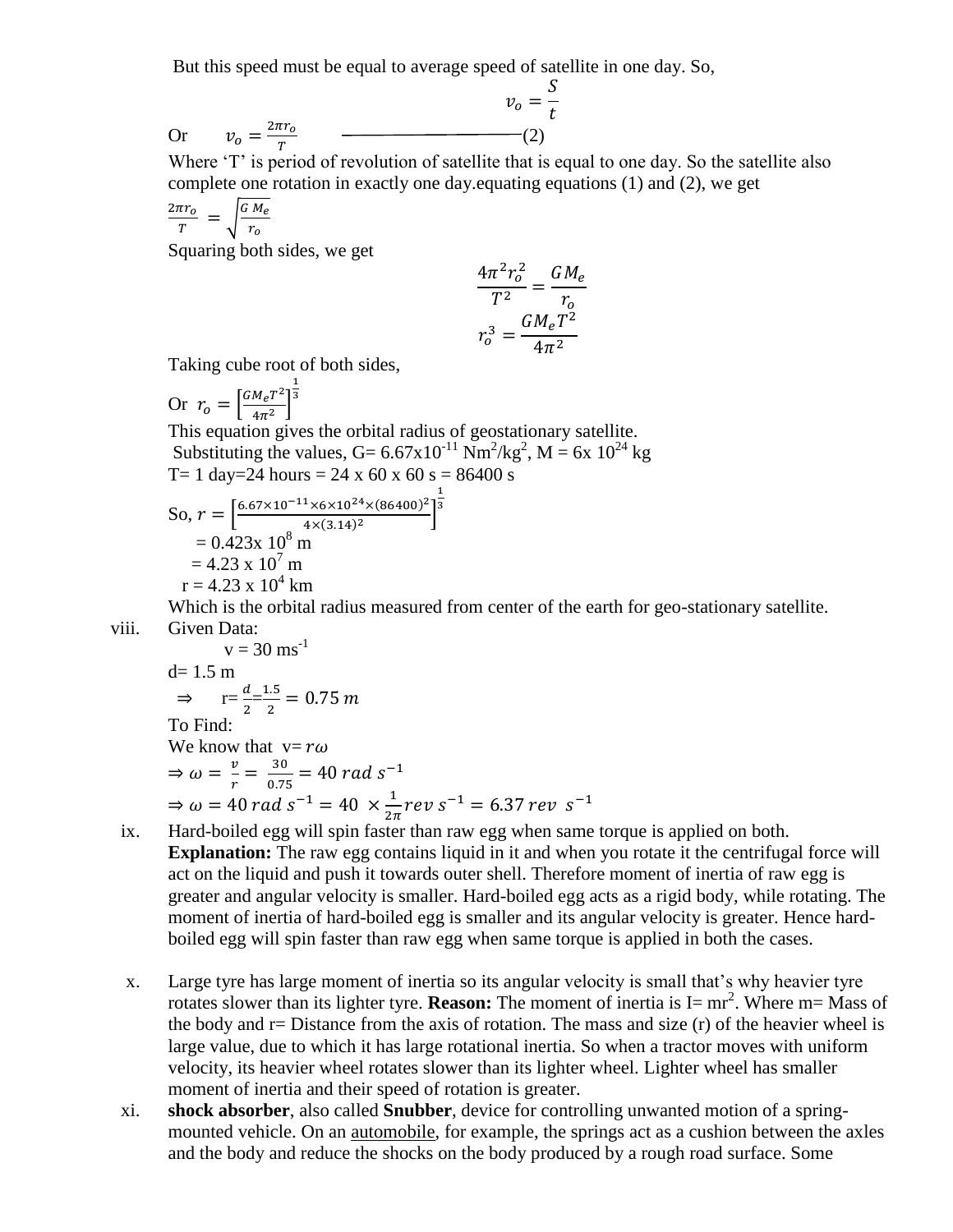combinations of road surface and car speed may result in excessive up-and-down motion of the car body. Shock absorbers slow down and reduce the magnitude of these vibratory motions. Modern shock absorbers are hydraulic devices that oppose both the compression and the stretch of the springs. The direct-acting, or strut, type is attached to the vehicle frame and the [axle](https://www.britannica.com/technology/axle) by two eyes. One eye is attached to a piston that slides in an oil-filled cylinder attached to the



other eye. Any relative motion between the frame and the axle causes the piston to act against the oil in the cylinder. This oil has to leak through small openings or pass through a spring-loaded valve. In this way, a force is created that opposes the contraction and stretching of the springs, and the [vibration](https://www.britannica.com/science/vibration) of the body is dampened.

xii. Scalar Product of vector:  $\vec{A} \cdot \vec{B} = AB \cos \theta$ a) The scalar product of two vectors is positive if the angle between them is between  $0^{\circ}$  and  $90^{\circ}$ , including  $0^\circ$ .

b) The scalar product is negative when  $90^{\circ} < \theta \le 180^{\circ}$ .

xiii. Given Data:

m = 3000 kg, v<sub>i</sub> = 0 ms<sup>-1</sup>, v<sub>f</sub> = 80 ms<sup>-1</sup>, t = 4.0 s  
\n
$$
\Delta v = 80 \text{ ms}^{-1}
$$
\n
$$
a = \frac{\Delta v}{t} = \frac{80 \text{ m/s}}{4.0 \text{ s}} = 20 \text{ ms}^{-2}
$$
\nF= m a = 3000kg x 20 ms<sup>-2</sup> = 6 x 10<sup>4</sup> N  
\nP = **F** x **v** = (6x10<sup>4</sup> N) (80 ms<sup>-1</sup>) = 48x 10<sup>5</sup> W.

xiv. When the speed of sound and listener are moving away from each other, then apparent wave length  $\lambda'$  is

$$
\lambda' = \frac{v + a}{f}
$$

The speed of sound relative to the listener is  $v' = (v - b)$ The apparent frequency  $f'$  is

$$
f'=\frac{v'}{\lambda'}
$$

Substituting the value of  $v'$  and  $\lambda'$  we get

$$
f' = \frac{(v - b)}{\frac{v + a}{f}}
$$

$$
f' = \left(\frac{v - b}{v + a}\right)f
$$

$$
\left[\frac{v - b}{v + a}\right] < 1
$$

$$
f' < f
$$

When source and listner moving away from each other then pitch of sound decreases.

- xv. The Polaroid sunglasses reduce the intensity of light passing through them, due to which the glare of light is decreased. They protect the eyes from harmful rays of sunlight. That is why they are better than ordinary sunglasses.
- xvi. Given Data: m= 2,  $\theta$  = 25o,  $\lambda$  = 650 nm. To find:  $d=?$ Solution: d Sin  $\theta$  = m  $\lambda$  $d = \frac{m \lambda}{\sin \theta} = \frac{2}{\pi}$  $\frac{\sin 25}{\sin 25} =$  $d = 3.076 \mu m$ .

xvii. The following conditions must be fulfilled in order to observe the interference phenomenon: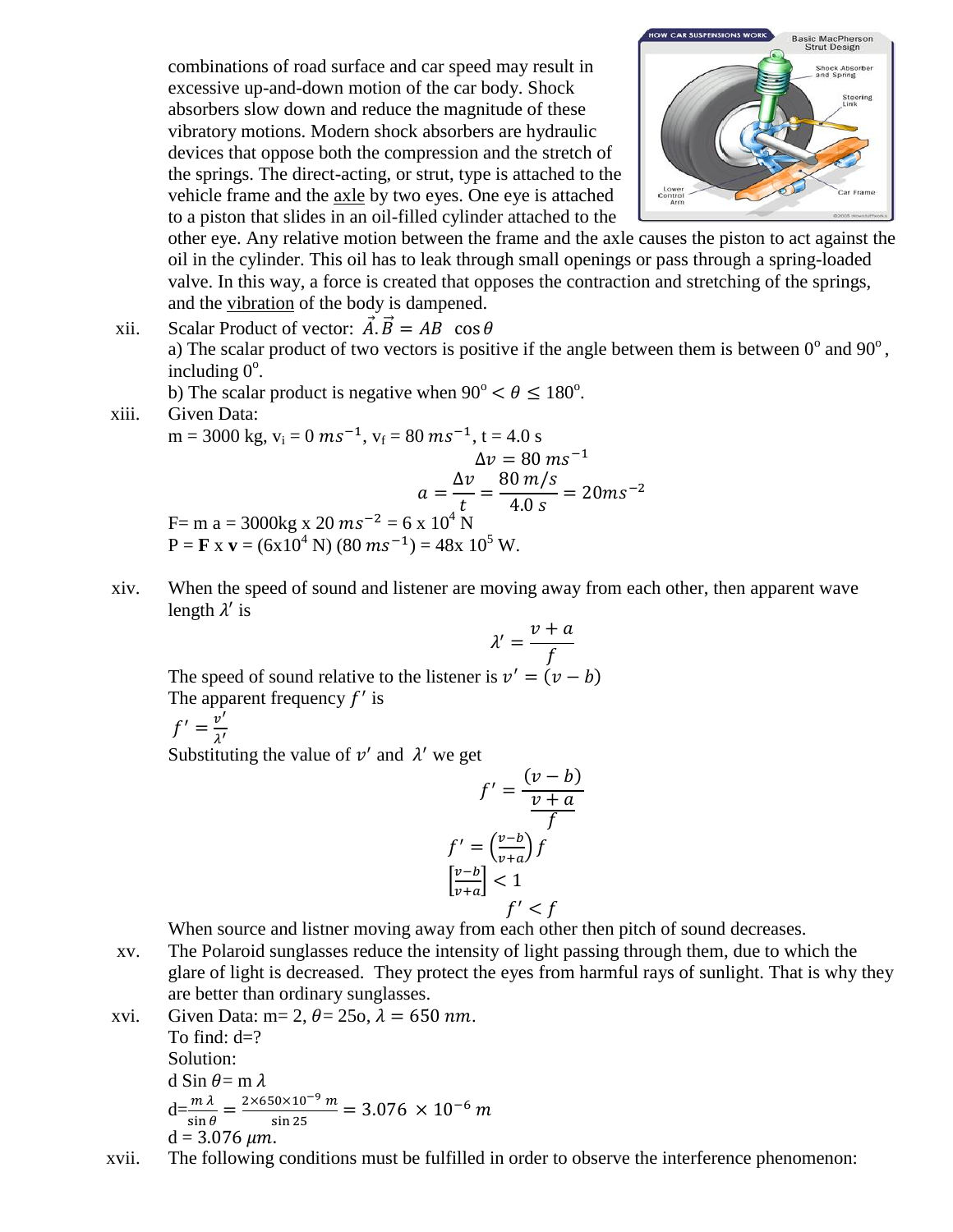- The interference beams must be monochromatic.
- The interference beams of light must be coherent.
- The sources must be narrow and close to each other.
- The intensity of the two sources be comparable.

The waves coming from the two separate head lamps differ in phase. Their phase difference not satisfies the conditions of interference.

Also these sources are not monochromatic. Due to these reasons, it is not possible to see the interference where the light beams from the head lamps of a car overlap.

- xviii. Cricketers shine the ball because this increase the chances that the bowler will get the ball to swing in air. The shine is applied to one side of the ball, which allows that side to remain smooth and shiny. If one side of the ball is rougher than the other, the ball will swing towards the shiny side, simply because it slice through the air easier as opposed to the resistance to air flow and friction created on the other side, which causes a net sideward force to act on the ball.
	- xix. It is impossible for a thermodynamic system to achieve a 100% thermal efficiency according to the Second law of thermodynamics. This is impossible because there are inefficiencies such as friction and heat loss that convert the energy into alternative forms. The output of the system is always less than the input.
	- xx. Given Data:  $v = 340 \text{ ms}^{-1}$ ,  $f_2 = 1200 \text{ Hz}$ To find: length of pipe, L Formula: for the first over tone,  $f_2 = 2 (v/2L)$ Put values,  $1200 = 2\left(\frac{3}{7}\right)$  $\left(\frac{340}{2L}\right) \Rightarrow 1200 = \frac{3}{2}$

$$
\Rightarrow L = \frac{340}{1200}
$$

$$
\Rightarrow L = 0.283 \, m = 28.3 \, cm
$$

# **SECTION – C (Marks 26)**

#### **Q.3 a) Molar Heat Capacity at Constant Pressure C<sub>P</sub>: (1+1+4)**

The amount of heat energy required to raise the temperature of one mole of the gas through 1K at constant pressure is called molar specific heat or molar heat capacity at constant pressure.

 $\Delta Q_P = C_P n \Delta T$ 

L

Where  $C_P$  molar heat capacity at constant pressure and its SI unit is J mol<sup>-1</sup> K<sup>-1</sup>. **Molar Heat Capacity at Constant Volume CV:**

The amount of heat energy required to raise the temperature of one mole of the gas through 1K at constant volume is called molar specific heat or molar heat capacity at constant volume.

$$
\Delta Q_V = nC_V n \Delta T
$$

Where  $C_V$  molar heat capacity at constant volume and its SI unit is J mol<sup>-1</sup> K<sup>-1</sup>. **Derivation of**  $C_P - C_V = R$ **:** 

# **At constant volume:**

If n moles of an ideal gas are heated at constant volume so that its temperature rises by  $\Delta T$  then the heat transferred  $\Delta Q_V$  is given by

 $\Delta Q_V = nC_V n \Delta T$  --------------------- (1)

Applying first law of thermodynamics,

$$
\Delta Q_V = \Delta U + \Delta W
$$

Putting value of  $\Delta Q_V$  from equation (1)

$$
nC_V \Delta T = \Delta U + \Delta W
$$

Since volume remains constant (i.e.  $\Delta V = 0$ ), so work done the system is zero. Th∆us th∆e above equation becomes

Gas

#### Specific heat capacity at constant volume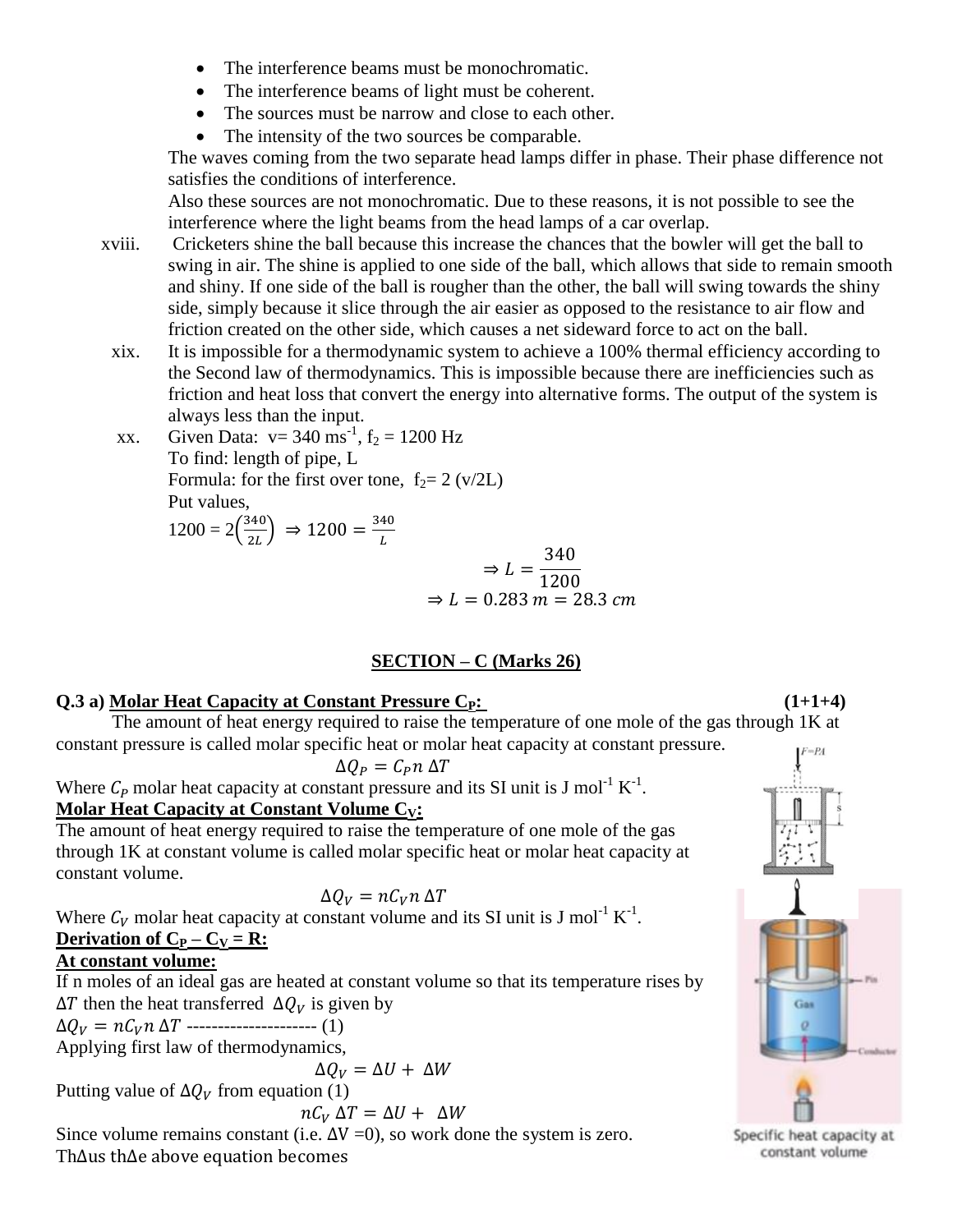$nC_V\Delta T = \Delta U + 0$  [:  $\Delta W = P\Delta V = P(0) = 0$ ] Hence  $nC_V\Delta T = \Delta U$  ---------------(2)  $\Delta U = n C_V \Delta T$ ---------------(3)

#### **At constant pressure:**

If n moles of an ideal gas are heated at constant pressure so that its temperature rises by  $\Delta T$  then the heat transferred  $\Delta Q_P$  is given by  $\Delta Q_P = nC_P n \Delta T$  ---------------------- (4) Since, the gas expands to keep the pressure constant, so the work done by the gas is  $\Delta W = P \Delta V$  ---------------(5)  $PV = nRT$ And  $P\Delta V=nR\Delta T$ Putting the value of  $P\Delta V=nR\Delta T$  in the equation (5)  $\Delta W = \text{nRAT---} \tag{6}$ According tp the first law of thermodynamics:  $\Delta Q_P = \Delta U + \Delta W$  ---------------(7) Putting the values of equations (2), (3) and (6) in equation (7)  $nC_P\Delta T = nC_V\Delta T + nR\Delta T$  $nC_P\Delta T = n\Delta T(C_V + R)$ <br> $C_P = C_V + R$ OR  $C_P - C_V = R$ 

It is clear that  $C_p > C_V$  by the amount equal to the universal constant R.

#### **b) Given Data: (2+2)**

Heat energy supplied to the system,  $\Delta Q = 25200$  J

Work done by the system,  $\Delta W = 6000$  J

Change in internal energy=  $\Delta U = ?$ 

#### **Solution:**

According to  $1<sup>st</sup>$  law of thermodynamics

 $\Delta Q = \Delta U + \Delta W$  $\Delta U = \Delta O - \Delta W$  $\Delta U = 25200 - 6000 = 19200$ 

**c)** In young's double slit experiment, the double slits are used to observe interference phenomenon for visible light.

X-rays are electromagnetic waves having very short wavelength ( $\approx 10^{-10}$  m) as compared to visible light. Therefore the x-rays do not show diffraction effect by using ordinary diffracting objects like slits, diffraction gratings etc. Because their width is very larger than the wavelength of x-rays.

That is why in Young's double slit experiment the diffraction is not possible. X- rays are diffracted by crystals.

#### **Q.4 a) Simple Harmonic Motion: (2+3+1)**

The type of oscillatory motion, in which acceleration of the body at any instant is directly proportional to displacement from the mean position and directed towards the mean position, is called simple harmonic motion (SHM).

$$
\vec{a} \propto -\vec{x}
$$

# **Simple Pendulum:**



Fixed piston

Moveable piston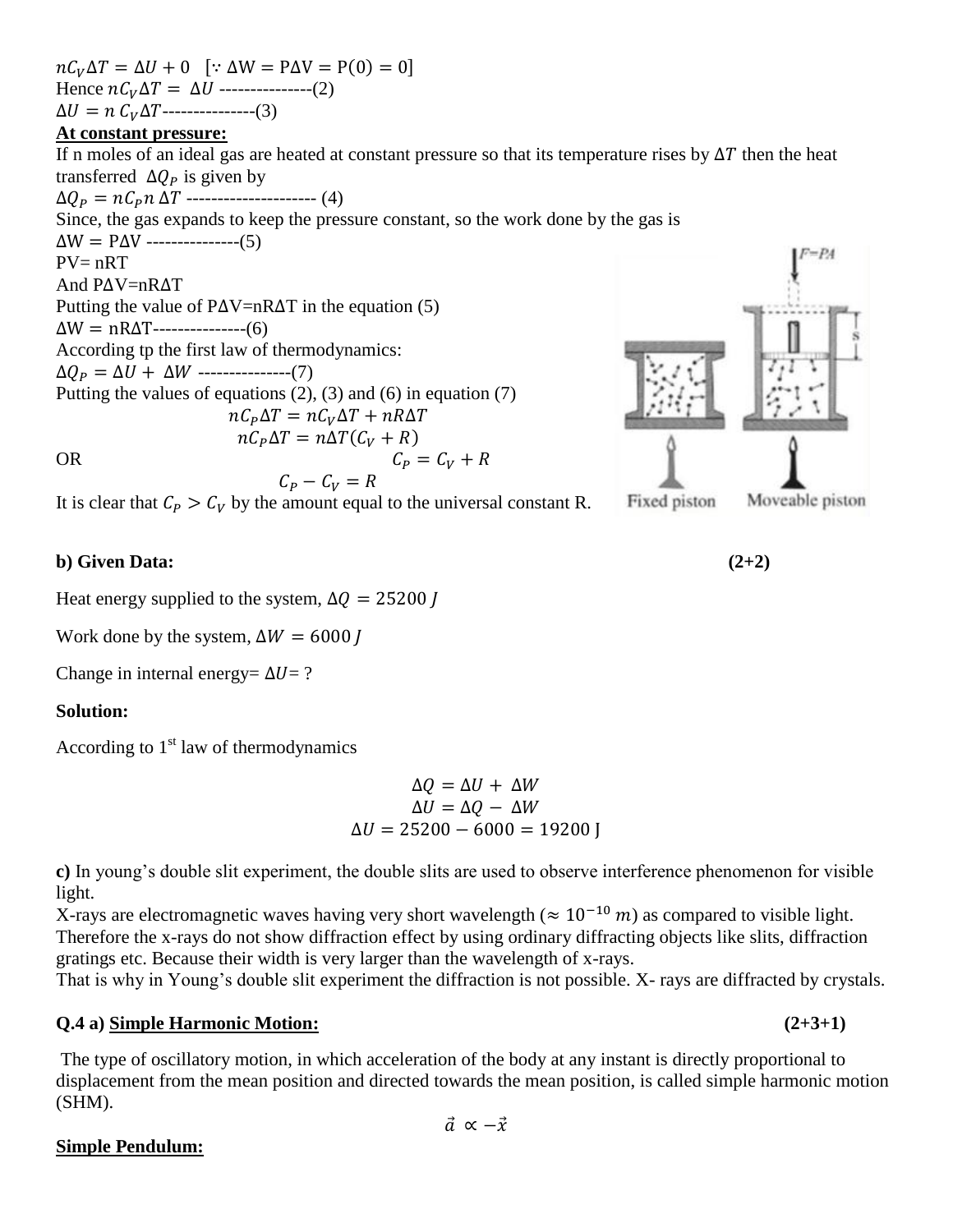A simple pendulum consists of a small heavy mass attached with light and inextensible string suspended with a frictionless support.

#### **Motion of simple Pendulum:**

Consider an object of mass m attached with the end of a light weight string.

#### **Length of the pendulum:**

The length of the simple pendulum 1 is the distance between the point of suspension and the center of bob.

# **Working:**

When the simple pendulum is displaced from its mean position through a small angle  $\theta$  and released then it start to oscillate about mean position O.

#### **Components of weight:**

Resolve the weight w of simple pendulum into two rectangular components w cos  $\theta$  and w sin  $\theta$ ,

Tension in string = w cos  $\theta$ 

#### $\Rightarrow$  Tension= mg cos  $\theta$

#### **Restoring Force:**

The only force responsible for motion of the simple pendulum is w sin which bring the bob back torwards its mean position and acts as the restoring force for the bob.

Restoring force=  $F = -w \sin \theta$ 

 $F=$  - mg sin  $\theta$  ---------------------- (1)

Negative sign shows that restoring force is directed towards mean position and direction of restoring force is opposite to displacement,

Also we know that

F=ma ------------------- (2) Comparing above equation (1) and (2) we get ma = -mg sin  $\theta$  $a=-g \sin \theta$ For small value of angle  $\theta$ , sin  $\theta \approx \theta$ So,  $a=-g \theta$  -----------------(3) From figure  $\theta = \frac{a}{\epsilon}$  $\begin{cases} \because S = r\theta \Rightarrow \theta = \frac{S}{r} \end{cases}$  $\frac{5}{r}$  $\theta = \frac{x}{l}$  $\frac{x}{l}$  [:  $\theta$  is small so are OA  $\approx$  x] Putting  $\theta = \frac{x}{1}$  $\frac{\lambda}{\lambda}$  in equation (3)  $a = -g$ X l )

$$
a = -\left(\frac{\mathrm{g}}{\mathrm{l}}\right)x
$$

This expression for the acceleration of simple pendulum,

 $a = -constant(x)$  :  $\frac{g}{d}$  $\frac{g}{d}$  = constant  $\int$ Or  $\vec{a} \propto -\vec{x}$ 

This proves that the motion of simple pendulum is SHM.

# **Time Period:**

Definition: Time required to complete one vibration is called time period. As the time period for SHM can be expressed as,

$$
T=\frac{2\pi}{\omega}
$$

Putting value of from equation (6) we get

$$
T = \frac{2\pi}{\sqrt{g}/l}
$$

$$
T = 2\pi \sqrt{\frac{l}{g}}
$$

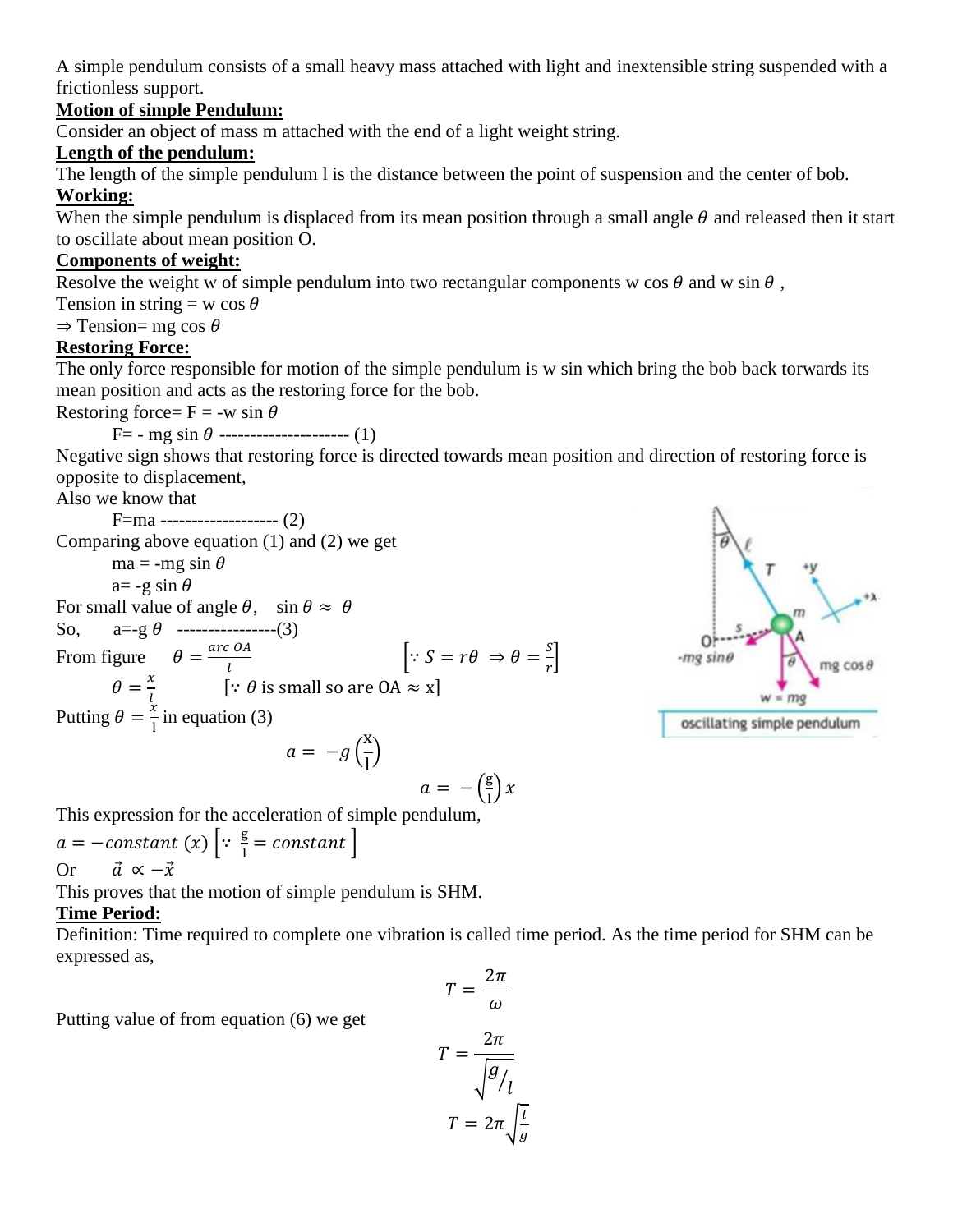This equation shows that the time period of a simple pendulum depends upon length of the pendulum and acceleration due to gravity.

**b) Given Data:** Time period =  $T = 1s$  (2+1) Gravitational acceleration=  $g = 9.8$  m s<sup>-2</sup> **To Find:** Length  $=$   $l=$  ? Frequency  $=$   $f = ?$ **Solution:**  $T = 2\pi \int_{0}^{L}$  $\overline{g}$ Squaring both sides  $T^2 = \frac{4\pi^2 l}{\sqrt{2}}$  $\overline{g}$ l  $gT^2$  $4\pi^2$  $\mathfrak l$  $9.8 \times (1)^2$  $4(3.14)^2$ *l*=0.25 m f  $\mathbf{1}$  $\overline{T}$  $=$  $\mathbf{1}$  $\mathbf{1}$  $=$ 

#### **c) Factors on which te speed of sound depends: (4)**

Sound waves are compressional mechanical waves propagating in gas or air with a speed of

$$
v = \sqrt{\frac{\gamma P}{\rho}}
$$
 3.31 (1)

The following factors affect the speed of sound in gas.

**1. Density:** The speed of sound in a gas varies inversely as the square root of the density of the gas 
$$
v \propto \frac{1}{\sqrt{\rho}}
$$

**2. Moister:** The presence of moisture in the air reduces the resultant density of air:

Therefore the speed of sound increases with humidity. Hence the velocity of sound in damp air is greater than the value in dry air.

**3. Pressure:** For gases the change in speed of sound with temperature is very large. The increase in speed of sound with temperature in gas is about 0.61 ms-1 for each o C rise in temperature. Since the speed of sound in a gas is

$$
v = \sqrt{\frac{\gamma RT}{m}}
$$
............(2)

Therefore,  $v \propto \sqrt{T}$ 

This shows that the speed of sound is directly proportional to the square root of the absolute temperature of the gas. **4. Wind:** If the air carrying sound waves, is itself moving i.e., there is wind.

- The speed of sound in the direction of wind relative to the ground is  $(v + v_w)$  i.e., increases.
- While the speed of sound against the wind is ( $v v_w$ ) and directions, where  $v_w$  is the speed of wind and v is the speed of sound.
- **5. Pressure:** From equations (1) and (2) it is clear that speed of sound in air is independent of its pressure.

$$
\bf Q.5
$$

$$
(2+2+2) \tag{2+2+2}
$$

**MAXIMUM HEIGHT**: Maximum Vertical distance reached by projectile from projection level is called maximum height of projectile. Consider a projectile which is thrown with certain velocity v making an angle θ with the horizontal as shown in figure. To find o the maximum height we will use third equation of motion along y- axis

$$
2a_y S_y = v_{fy}^2 - v_{iy}^2
$$

Here  $v_{fy} = v_y = 0$ ,  $v_{iy} = v_o \sin \theta$ 

$$
a_y = -g, \qquad S_y = H
$$

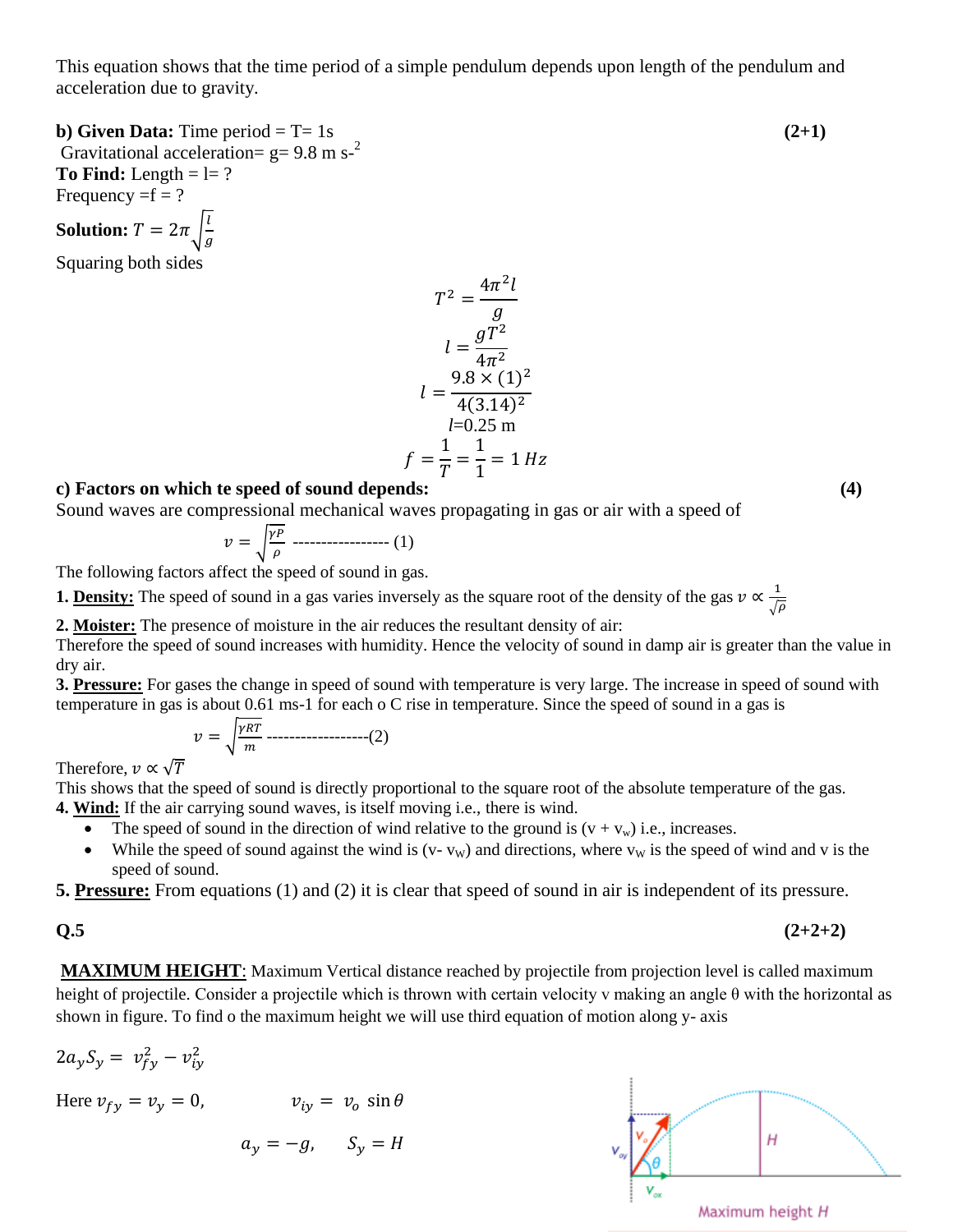Putting values

$$
-2g H = (0)^2 - (v_o \sin \theta)^2
$$

$$
H = \frac{v_o^2 \sin^2 \theta}{2g}
$$

Therefore,

#### **TIME OF FLIGHT:**

Time taken by projectile to go from point of projection to the point of impact is called time of flight of projectile.

Consider a projectile which is thrown with certain velocity v making an o angle θ with the horizontal as shown in figure. To find the time of flight we will use second equation of motion along y-axis.



Time to reach summit: Time to reach summit (highest point), will be half of // the total time of flight. Let T be time of summit height i.e.  $T = T/2$ 

**RANGE:** The horizontal distance from point of projection to point of impact is called range of projectile. Consider a projectile which is thrown with certain velocity v making an angle θ with the horizontal as shown in figure. To find the o maximum range we will use second equation of motion along x- axis.

$$
S_x = v_{ix} t + \frac{1}{2} a_x t^2
$$

Here

 $v_{ix} = v_o \cos \theta$ 

$$
S_x = R, \qquad a_x = 0 \qquad t = T = \frac{2v_o \sin \theta}{g}
$$

Putting values

$$
R = v_o \cos \theta \left(\frac{2v_o \sin \theta}{g}\right) + (0) \left(\frac{2v_o \sin \theta}{g}\right)^2
$$

or 
$$
R = v_o \cos \theta \left( \frac{2v_o \sin \theta}{g} \right)
$$

 $-R -$ Range 'R'

Or  $R = \frac{v_0^2}{r}$  $\frac{\partial \overline{\partial}}{\partial g}$  (2 sin  $\theta$  cos  $\theta$ ) since

Therefore

$$
R=\frac{v_0^2}{g}\sin 2\theta
$$

#### **b) Given Data: (1+2+1)**

 $r_1=1$  cm  $r_2 = ?$  $v_1 = 1$  m/s